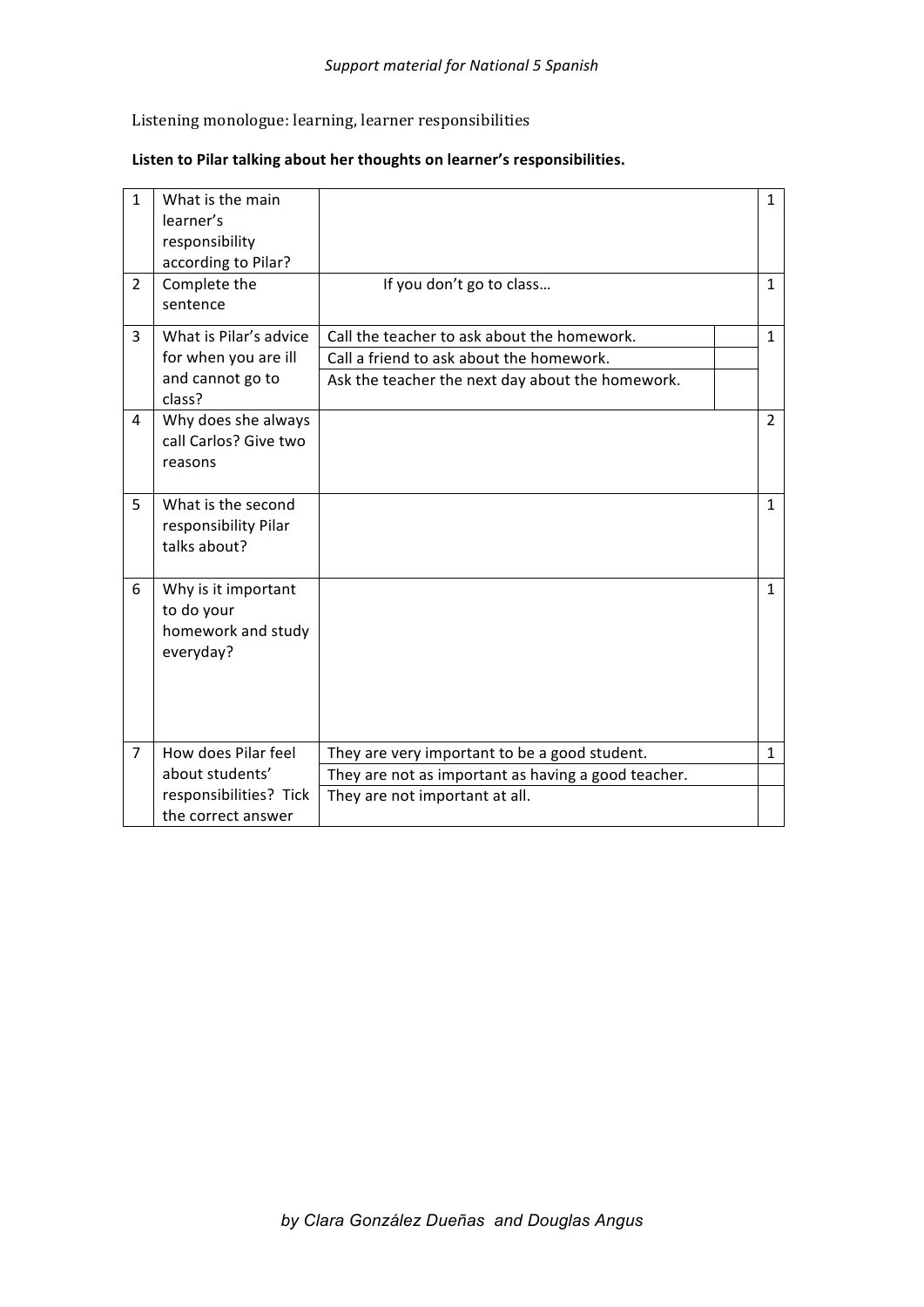Listening dialogue: learning, learner responsibilities

## **Antonio is talking about his first day of senior secondary school (***instituto***).**

| $\mathbf{1}$   | Who did Antonio<br>meet on his first day<br>of class?                                                            |                                                                                                                                                                      | $\overline{2}$ |
|----------------|------------------------------------------------------------------------------------------------------------------|----------------------------------------------------------------------------------------------------------------------------------------------------------------------|----------------|
| $\overline{2}$ | The head teacher<br>talked to Antonio's<br>class. Mention the<br>two things he said<br>that students must<br>do. |                                                                                                                                                                      | $\overline{2}$ |
| 3              | There is one more<br>thing students are<br>responsible for. Tick<br>the correct answer:                          | Always make sure they have all things they need for the<br>class.<br>Always be on time to class.<br>Always plan ahead to make the best use of the time they<br>have. | $\mathbf{1}$   |
| 4              | What is the best way<br>to organise your<br>time? Why does<br>Antonio think this?                                |                                                                                                                                                                      | $\overline{2}$ |
| 5.             | Why is it important to<br>pay attention in<br>class, according to<br>Antonio?                                    |                                                                                                                                                                      | $\mathbf{1}$   |
| 6.             | Which one of the                                                                                                 | Antonio is always bored in class.                                                                                                                                    | $\mathbf{1}$   |
|                | following sentences<br>is true?                                                                                  | Antonio is sometimes bored in class.                                                                                                                                 |                |
|                |                                                                                                                  | Antonio is often bored during the Maths class                                                                                                                        |                |
| 7              | What is Antonio's<br>motivation to pay<br>attention in class?<br>Give details.                                   |                                                                                                                                                                      | $\mathcal{P}$  |
| 8              | Why is this year<br>going to be more<br>difficult at school for<br>Antonio? Give one<br>reason.                  |                                                                                                                                                                      | $\mathbf{1}$   |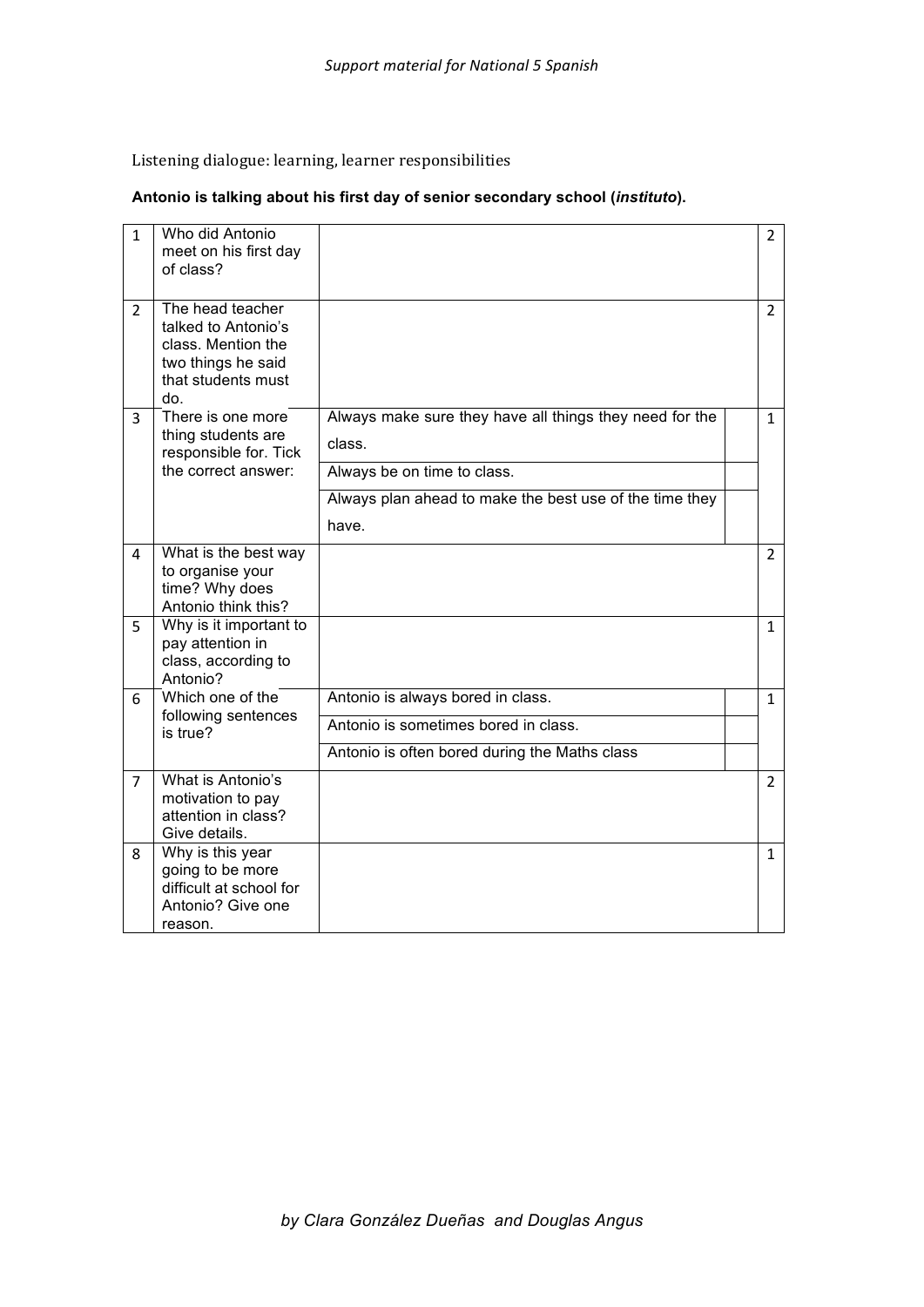Listening monologue: learning, language learning

A Spanish student is visiting your school, and gives a talk to your class. She tells you about herself. Listen to what she says, and answer the questions.

| $\mathbf{1}$   | Which language is María                      |                                            |  |  |
|----------------|----------------------------------------------|--------------------------------------------|--|--|
|                | going to start studying?                     |                                            |  |  |
|                |                                              |                                            |  |  |
| $\overline{2}$ | Which is María's first foreign               |                                            |  |  |
|                | language?                                    |                                            |  |  |
| 3              | How old was María when                       |                                            |  |  |
|                |                                              |                                            |  |  |
|                | she started studying a                       |                                            |  |  |
|                | foreign language?                            |                                            |  |  |
| 4              | María talks about two things                 |                                            |  |  |
|                | they did in her language                     |                                            |  |  |
|                | class when she was little.                   |                                            |  |  |
|                | Mention one of them.                         |                                            |  |  |
| 5              | 1. Tick<br>things<br>three                   | The names of the colours                   |  |  |
|                | María tells us she                           | The time of the day                        |  |  |
|                | learnt when she first<br>started<br>learning | The parts of the body                      |  |  |
|                | English:                                     | The numbers                                |  |  |
|                |                                              | The days of the week                       |  |  |
| 6              | María talks learning                         | I really like learning languages.          |  |  |
|                | languages. Which of these                    | I don't like languages, I prefer sciences. |  |  |
|                | three statements best fits                   | I find learning languages very easy.       |  |  |
|                | her attitude? Tick one box.                  |                                            |  |  |